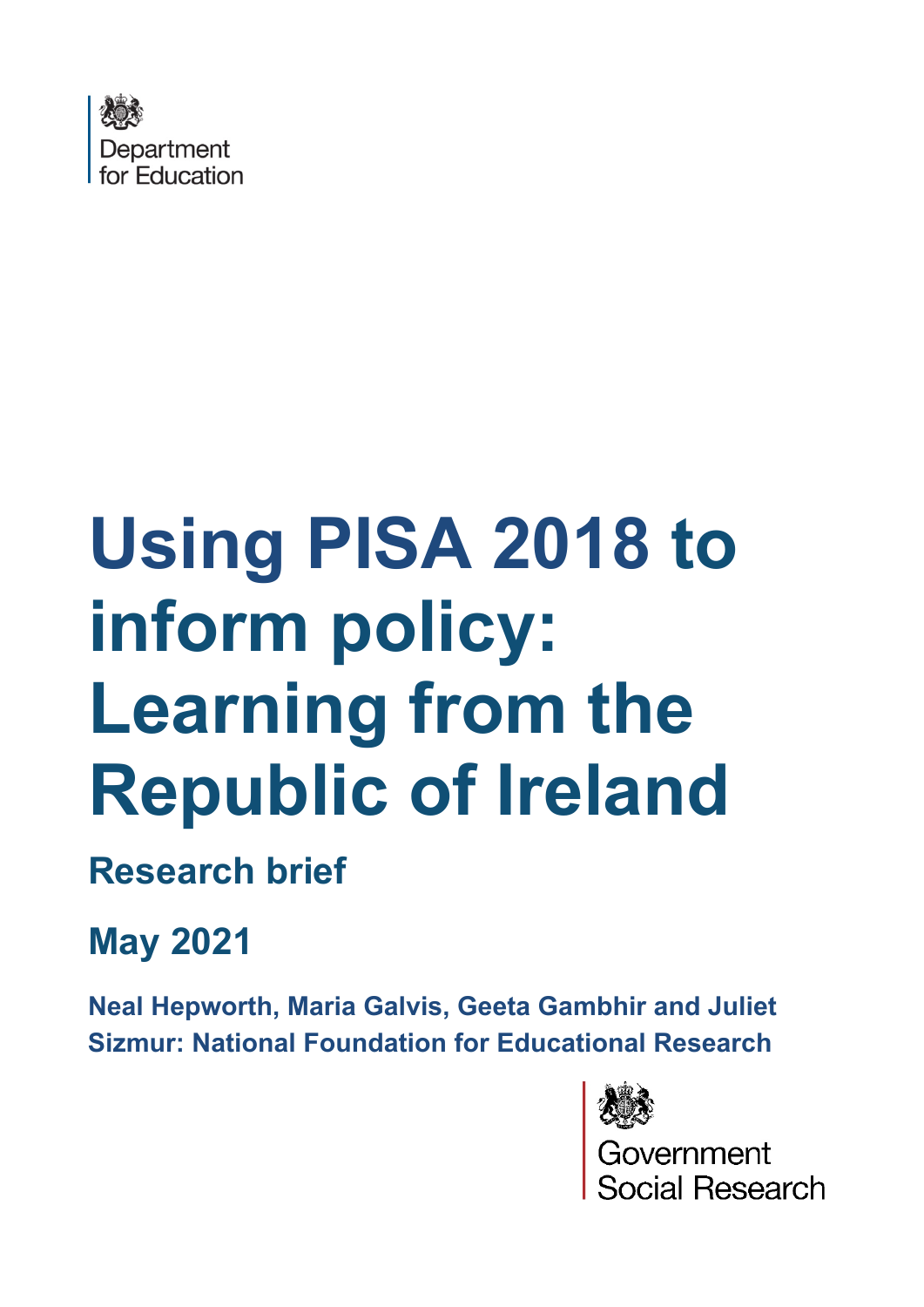# **Contents**

| <b>Executive Summary</b>                                                                                   | 3 |
|------------------------------------------------------------------------------------------------------------|---|
| Research questions                                                                                         | 4 |
| Report structure                                                                                           | 5 |
| Key findings                                                                                               | 6 |
| How does the Republic of Ireland's PISA reading performance compare to the UK<br>nations'?                 | 6 |
| How has PISA reading performance changed over time in the UK nations and the<br>Republic of Ireland?       | 6 |
| What are the key policies aimed at increasing reading performance in the Republic<br>of Ireland?           | 6 |
| What has been the impact of policies aimed at increasing reading attainment in<br>the Republic of Ireland? | 7 |
| Have the factors associated with good reading attainment in PISA changed since<br>2009?                    | 8 |
| Are there lessons that can be applied more widely?                                                         | 9 |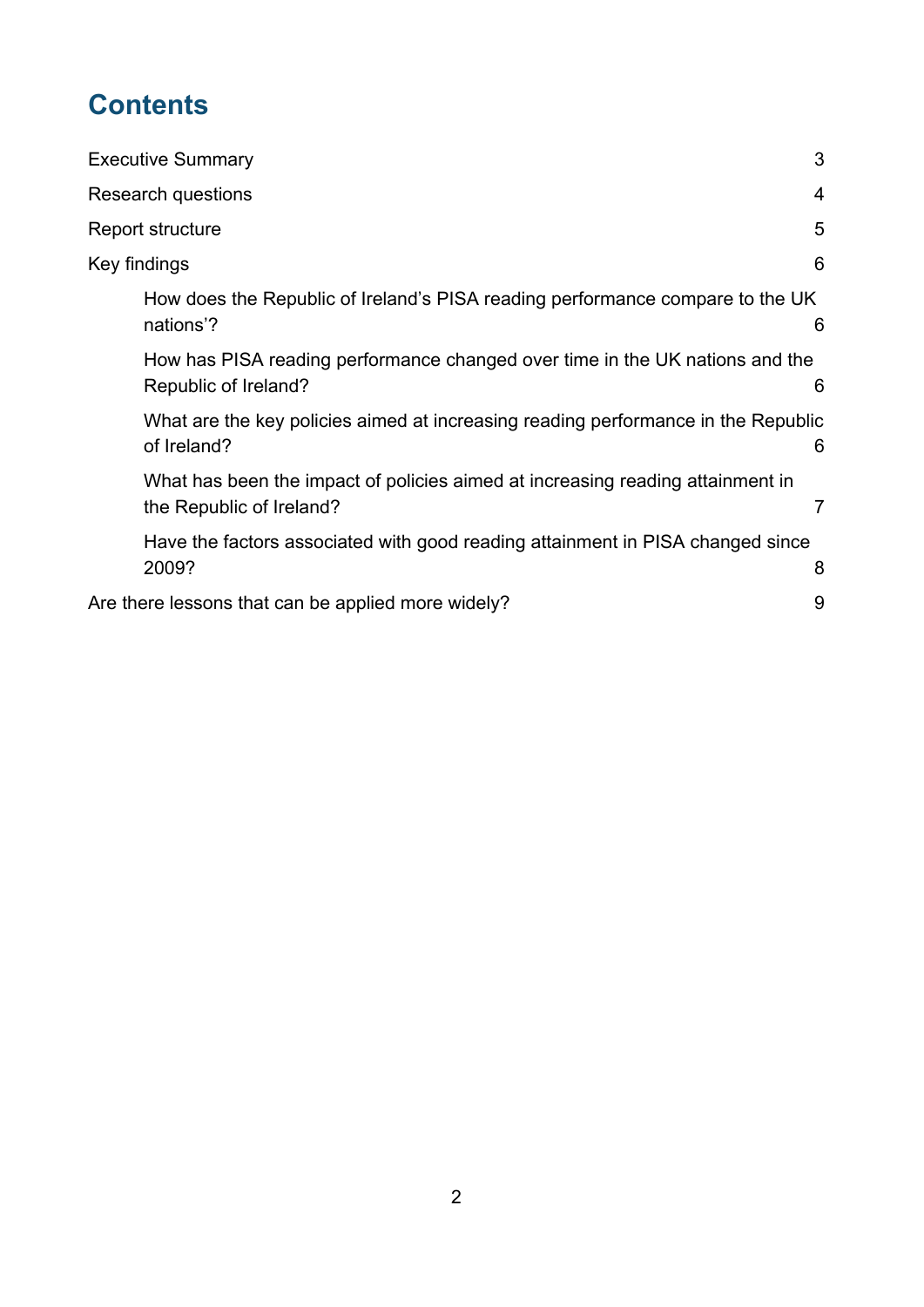## <span id="page-2-0"></span>**Executive Summary**

The Republic of Ireland has a history of high reading scores in the Programme for International Student Assessment (PISA), and is a country with many cultural similarities to the four UK nations (England, Scotland, Wales and Northern Ireland). This report focuses on reading policy in the Republic of Ireland, using data from PISA, policy reviews, surveys, and interviews with key policy stakeholders, to explore what can be learned for the UK.

This research brief summarises the key lessons that can be learned from reading policy in the Republic of Ireland and trends in the PISA 2018 data. The report draws on a number of data sources, including policy analysis, surveys of policy experts in the four UK nations and the Republic of Ireland, interviews with policy experts in the Republic of Ireland and analysis of PISA data. This report complements the simultaneous analysis PISA 2018 additional analyses: What differentiates disadvantaged pupils who do well in PISA from those who do not? (Classick *et al*., 2021).

The full report is available to download from the NFER's website:

[Using PISA 2018 to inform policy: Learning from the Republic of Ireland](http://www.nfer.ac.uk/using-PISA-2018-to-inform-policy-learning-from-the-republic-of-Ireland)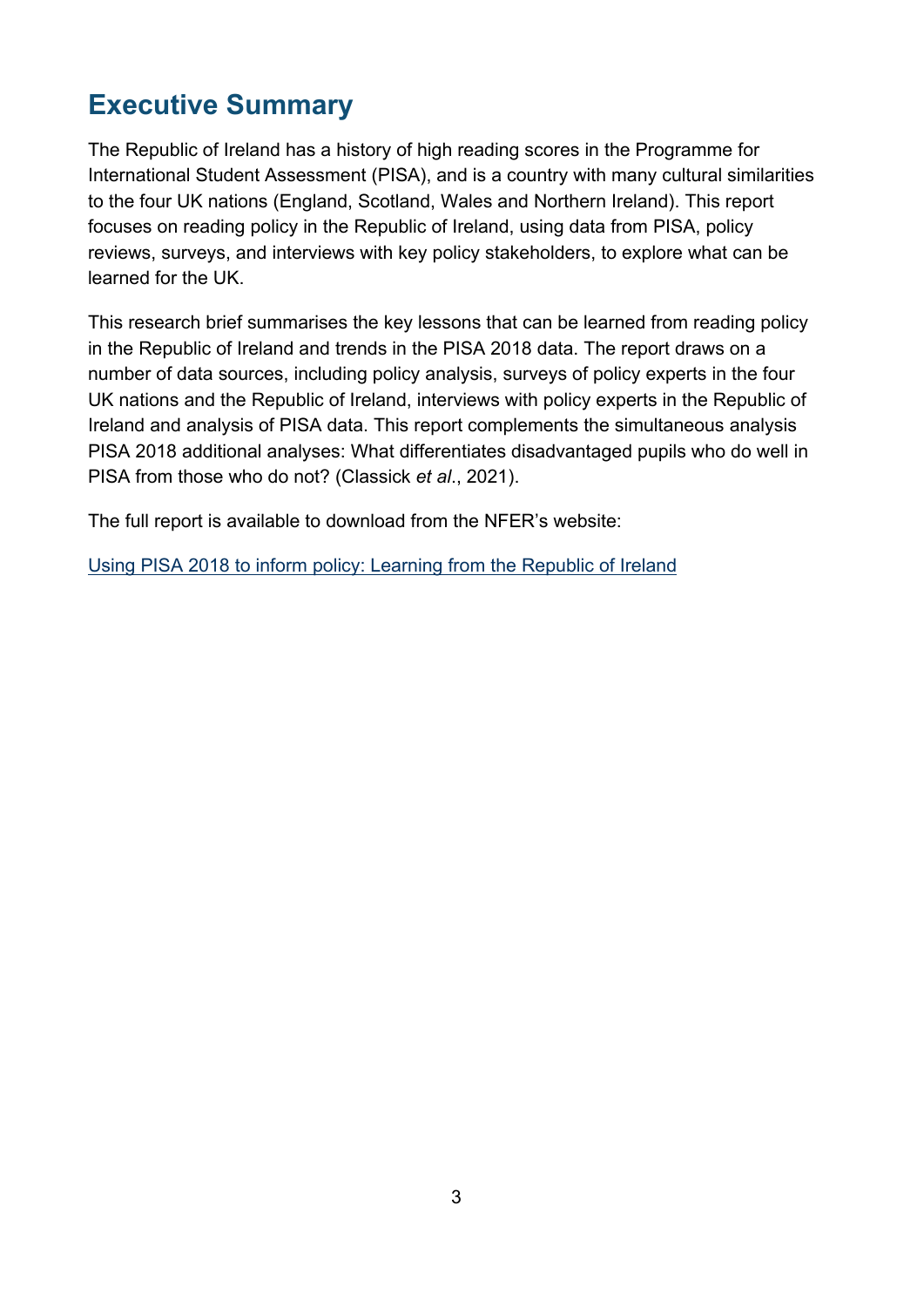## <span id="page-3-0"></span>**Research questions**

This report focused on reading performance in PISA in the four UK nations and the Republic of Ireland to answer five questions:

- How does the Republic of Ireland's PISA reading performance compare to the UK nations'?
- How has PISA reading performance changed over time in the UK nations and the Republic of Ireland?
- What are the key policies aimed at increasing reading performance in the Republic of Ireland?
- What has been the impact of policies aimed at increasing reading attainment in the Republic of Ireland?
- Have the factors associated with good reading attainment in PISA changed since 2009?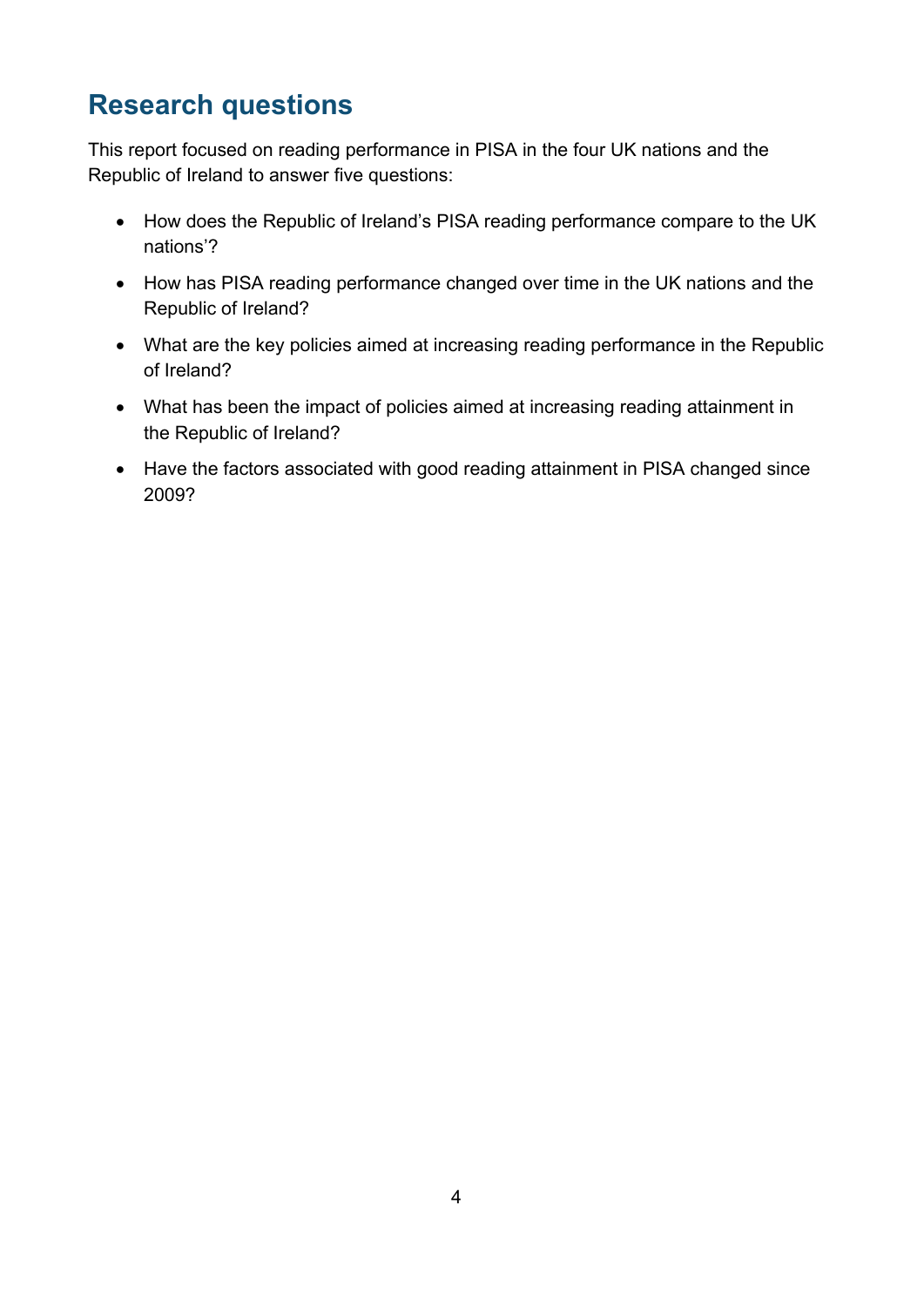## <span id="page-4-0"></span>**Report structure**

The report is structured as follows:

- Chapter 1 introduces the research questions, gives background to the research and provides context on how PISA performance has changed over time in the UK nations and the Republic of Ireland.
- Chapter 2 outlines the reading policy context in the four UK nations and provides perspectives on successful implementation of these policies gathered from surveys of policy experts in the relevant nations.
- Chapter 3 provides the reading policy context in the Republic of Ireland and provides perspectives on successful implementation of these policies gathered from surveys of policy experts. It also contains detailed thematic commentary from interviews with senior educational professionals in the Republic of Ireland, focused on their experience of policy history, policy development and implementation, and their reflections on the reasons behind their success in reading.
- Chapter 4 provides discussion of the collated data from the previous chapters. We look at reasons behind the differing PISA results for various subjects in the Republic of Ireland, explore the factors associated with better reading attainment and consider differences between the Republic of Ireland and the UK nations.
- Chapter 5 draws together the key findings and lessons that can be applied more widely.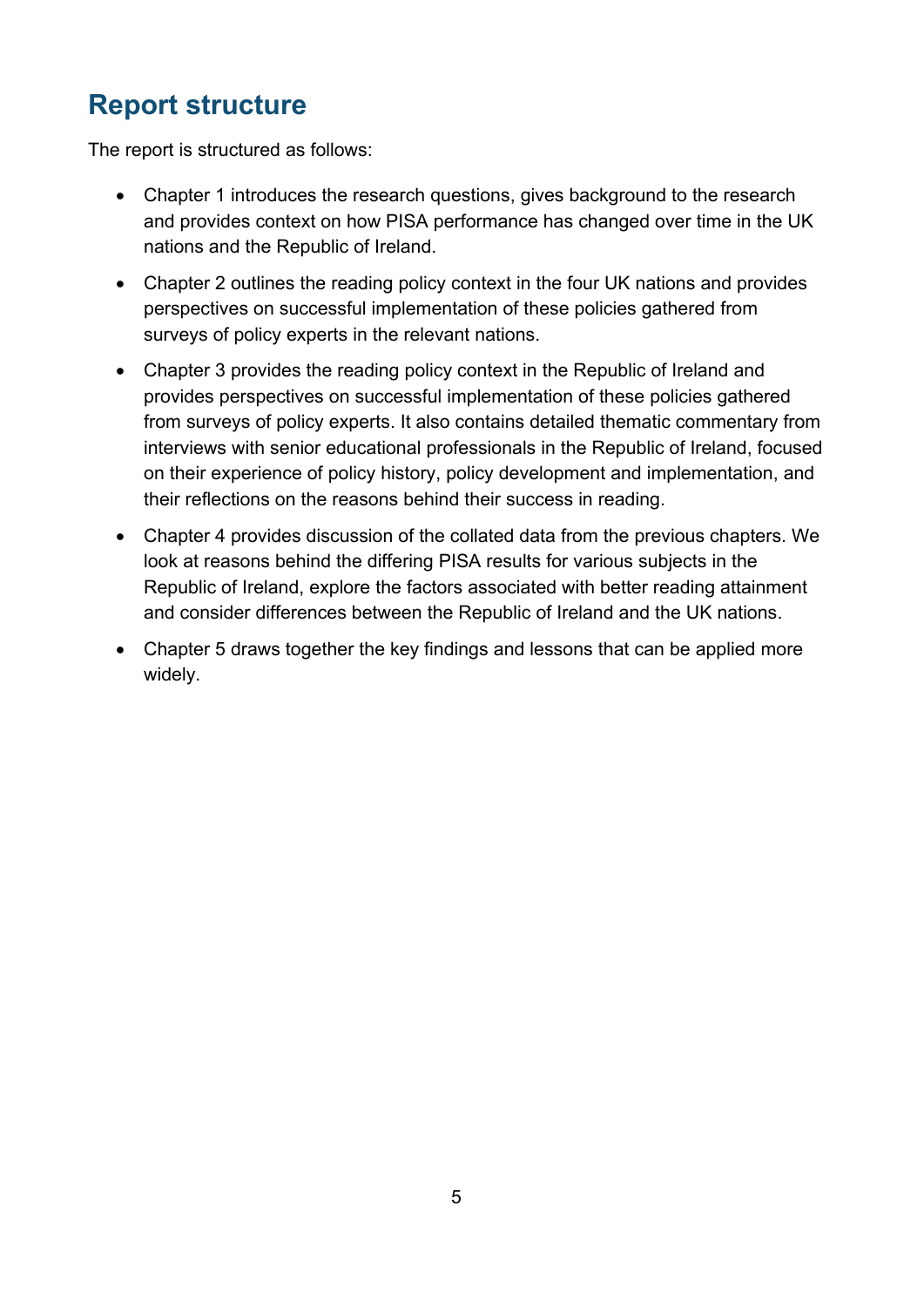# <span id="page-5-0"></span>**Key findings**

#### <span id="page-5-1"></span>**How does the Republic of Ireland's PISA reading performance compare to the UK nations'?**

In PISA 2018, 15-year-old pupils in the Republic of Ireland achieved significantly higher scores for reading literacy than their counterparts in the UK. The pattern of higher achievement was consistent across all the PISA reading cognitive processes of locating, understanding and evaluating, whether reading single or multiple texts, with no nation showing particular strengths or weaknesses.

Compared to the other four nations, the Republic of Ireland had a smaller proportion of pupils working at the lowest PISA reading proficiency levels, whilst also having a high proportion working at the higher levels.

#### <span id="page-5-2"></span>**How has PISA reading performance changed over time in the UK nations and the Republic of Ireland?**

With the exception of 2009, the Republic of Ireland has scored significantly above the UK nations in PISA reading literacy since 2006. Its 2009 performance is considered by researchers in the Republic of Ireland to be anomalous. Reading scores in the four UK nations have remained stable since 2006, the only exception being a dip in Scotland in 2015. None of the five nations in this study have significantly improvement their reading score compared with PISA 2006.

The Republic of Ireland has consistently had a significantly lower proportion of pupils performing below the benchmark of basic literacy, PISA Level 2, than UK nations. It has also had comparatively high proportions of pupils achieving the highest proficiency levels. In PISA 2018, England had a similar proportion of high achieving pupils to the Republic of Ireland but, like all other UK nations, it also had a higher percentage of pupils at the lowest levels.

#### <span id="page-5-3"></span>**What are the key policies aimed at increasing reading performance in the Republic of Ireland?**

In the Republic of Ireland, two major policy initiatives were identified by policy experts as the most important for driving reading improvement: Delivering Equality of Opportunity in Schools (DEIS, pronounced 'desh', Irish for 'opportunity') launched in 2005, and the National Strategy: Literacy and Numeracy for Learning and Life 2011–2020.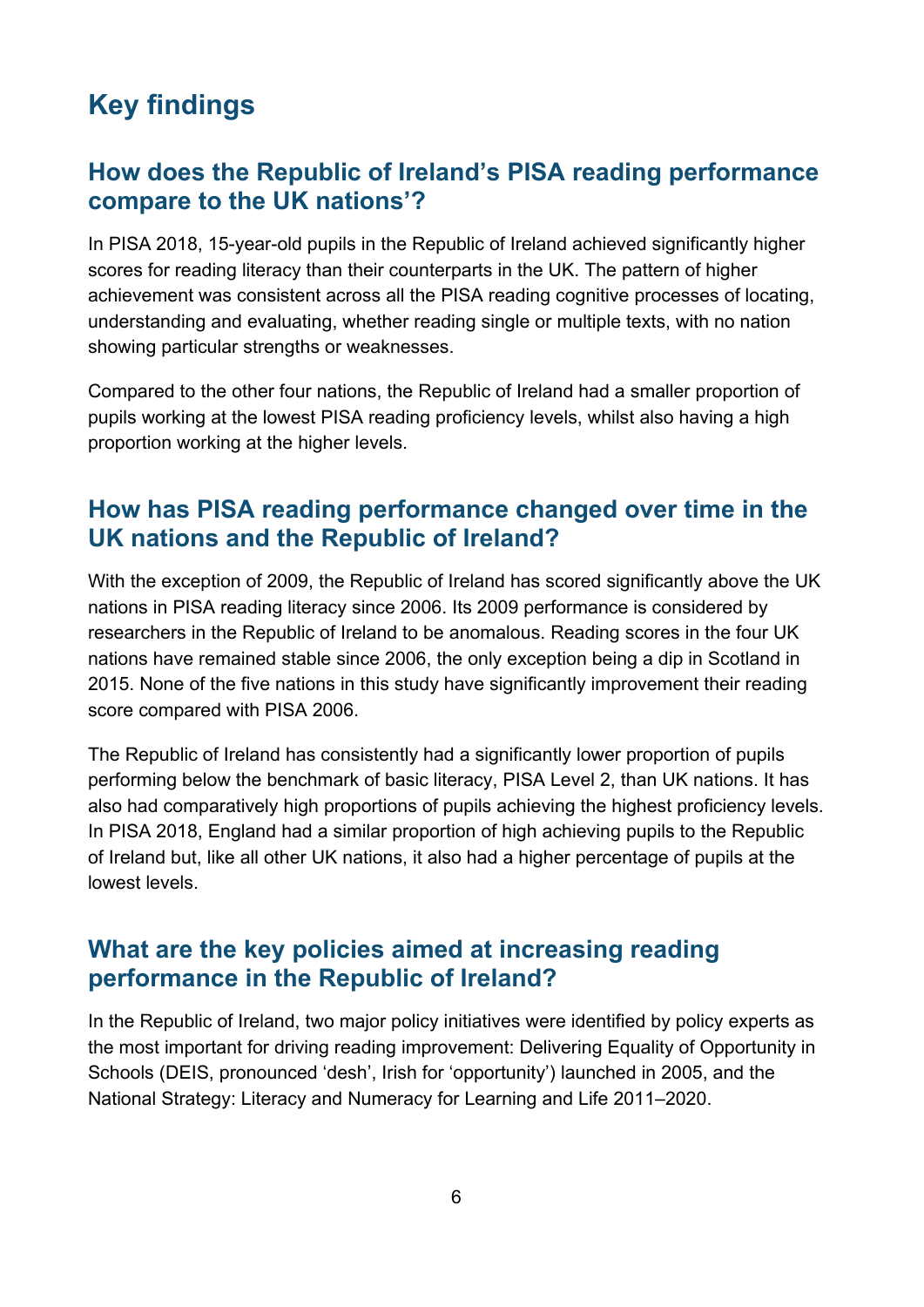DEIS was introduced when the PISA 2018 cohort was between two and three years old and was designed to build upon and integrate previous policies aimed at disadvantaged pupils into a single policy. Many of the previous policy initiatives contained within DEIS, such as the Home School Community Liaison programme have existed in some form since the 1980s. The plan identifies and targets policies at a range of rural and urban schools that are considered to be most disadvantaged, providing a range of available interventions, including additional literacy and numeracy support, teacher professional development services and additional funding, some of which schools may select and implement at their discretion.

The National Strategy was introduced in 2011 and in many ways was a response to the 2009 dip in PISA performance. It contained six major pillars focusing on engagement with parents and the community, reforms of teaching and teacher training, a focus on leadership, changes to the curriculum, efforts to tackle educational disadvantage, and changes to assessment and evaluation within schools. Importantly, the priorities within the National Strategy are also linked to and build upon previous policy changes, including DEIS.

#### <span id="page-6-0"></span>**What has been the impact of policies aimed at increasing reading attainment in the Republic of Ireland?**

Evaluations of DEIS by the Republic of Ireland government and educational research organisations have found that it has increased reading assessment scores in enrolled primary schools and attendance in almost all primary schools and half of post-primary schools. Longitudinal analyses have recorded that there has also been a slight, but significant, narrowing of the gap between DEIS and non-DEIS schools at post-primary level. An interim review of the National Strategy noted the first significant improvements in reading test scores in nearly 30 years.

In our interviews, policy experts from the Republic of Ireland indicated key reasons for the success of DEIS and the National Strategy. These include: integrated policymaking, further autonomy for schools and teachers, reform of continued professional development and teacher training, engagement with families and the local community, meaningful collaboration with key stakeholders, a wider culture of reading and support for schooling, and a history of policy that tackles disadvantage.

However, PISA reading scores have been higher than the UK nations since 2006, excluding the previously explained 2009 dip. This sustained difference between the Republic of Ireland and the UK nations may point to the importance of policies that have existed for longer periods of time, and/or to other factors, such as cultural differences, playing a role.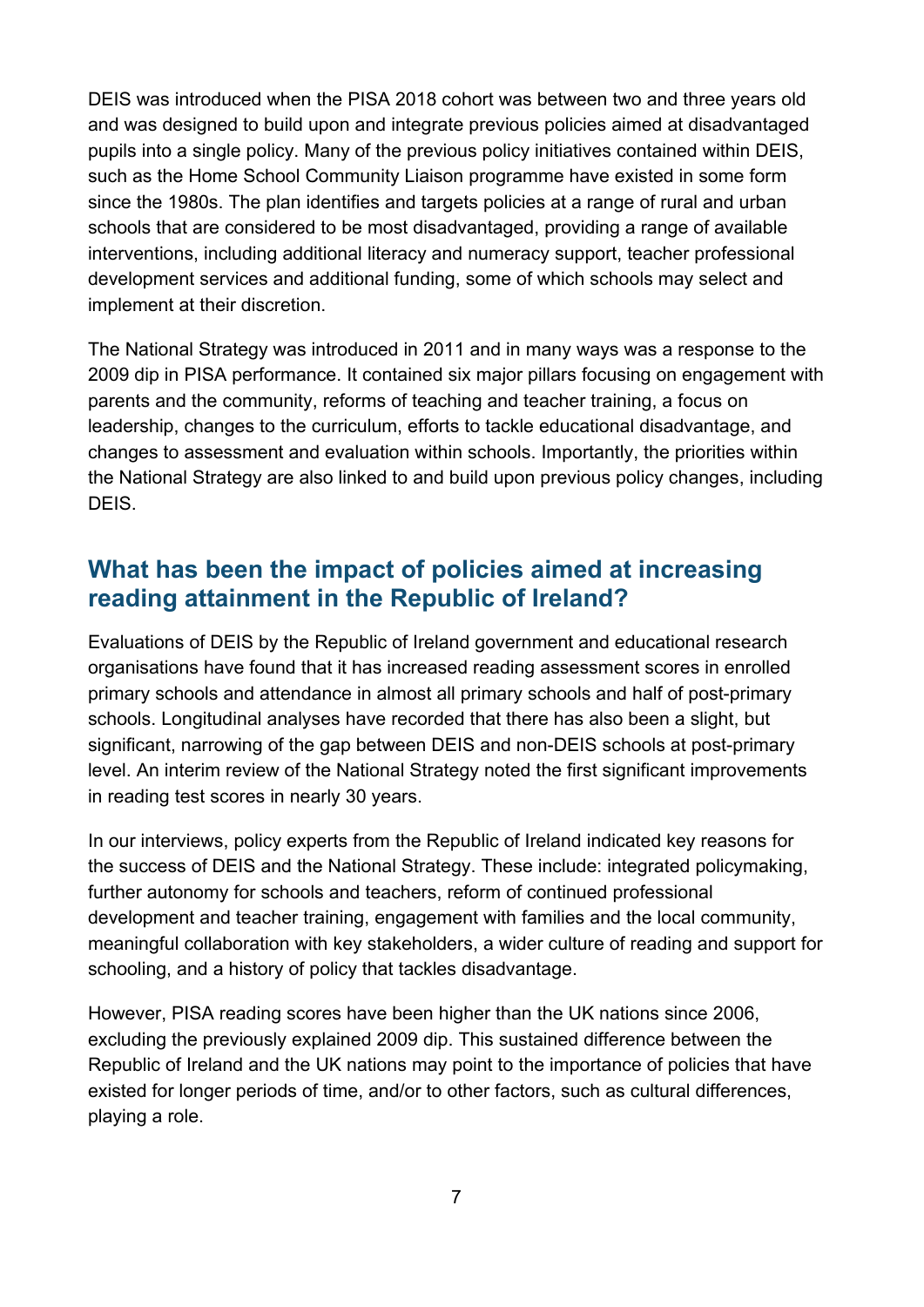#### <span id="page-7-0"></span>**Have the factors associated with good reading attainment in PISA changed since 2009?**

In general, the factors associated with higher reading achievement were similar for the Republic of Ireland and the UK nations, and were unchanged since 2006. There were, however, some factors which relate to higher reading attainment that that were different for pupils in the Republic of Ireland compared with UK pupils. They reported greater enjoyment of reading, higher aspirations for the future (though this was similar to pupils in England) and having more cultural possessions in their home, such as classic literature, works of art or musical instruments.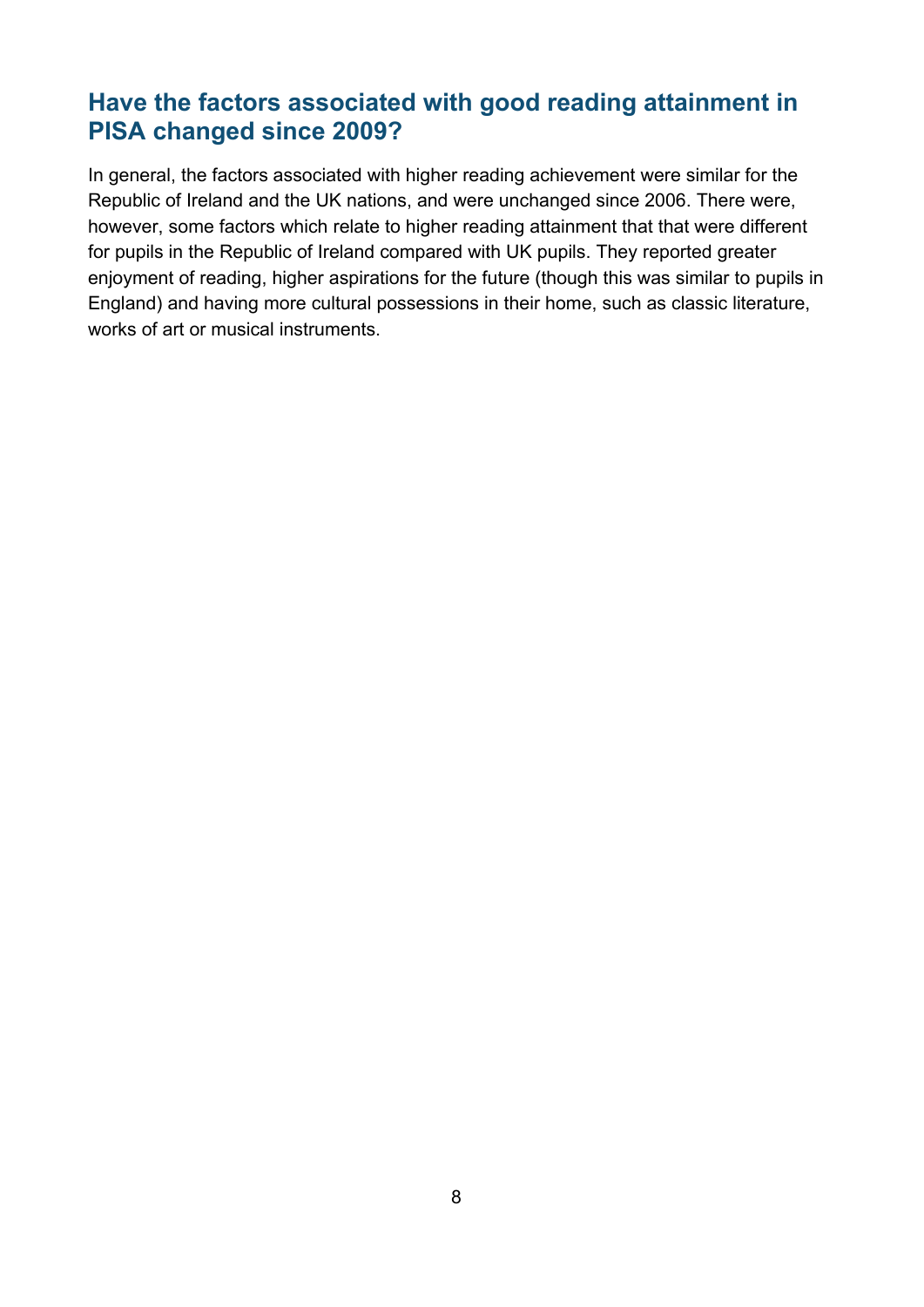# <span id="page-8-0"></span>**Are there lessons that can be applied more widely?**

The report highlights several key findings that could be used to support future policy development:

- an approach to policy that values continuity and an approach to policy development that integrates existing policies into new initiatives
- policies that build a collaborative culture between schools, families and local communities
- building review, evaluation and measures of success into the policy creation process
- a continued focus on identifying and supporting pupils at the lower end of the attainment distribution
- further work to explore the key elements of teacher training and CPD reform in the Republic of Ireland.